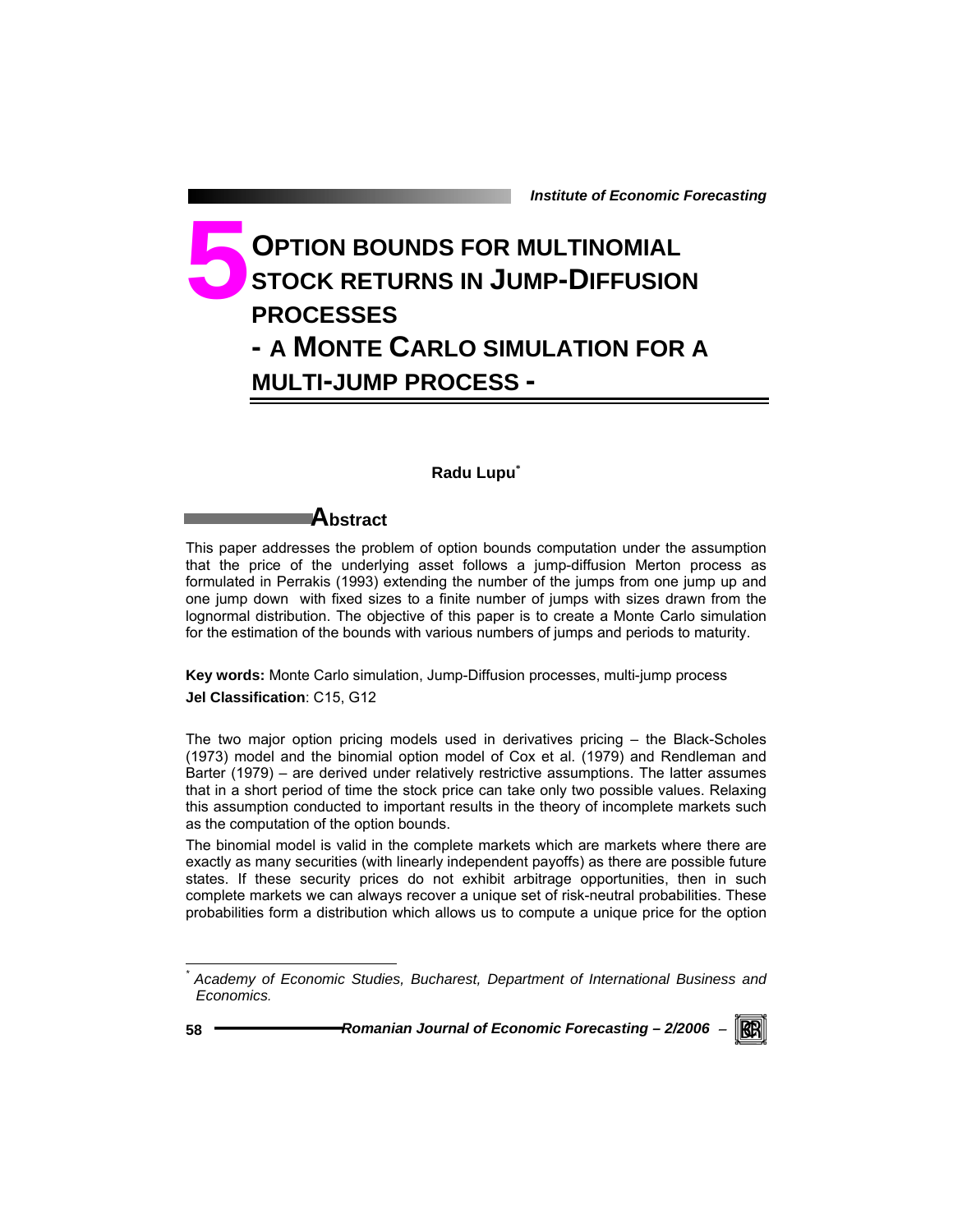#### **Option bounds for multinomial stock returns in Jump-Diffusion processering**

payoff. However, from the fact that possible states of the world tend to be much more numerous than existing securities we can infer that complete markets rarely obtain.

This result conducted to the development of option pricing in incomplete markets. An incomplete market may be defined as a market in which there are not enough securities to hedge all sources of uncertainty. Most of the recent research in this area is focused on the analysis of the observed market prices in search of implied distributions and stochastic processes that could have generated these prices.

If the prices are influenced by additional stochastic factors such as stochastic volatility, stochastic interest rates or stochastic jumps, which are not traded, then there is no possibility for an investor to exactly replicate the payoff of an option state by state.

This means that there are multiple risk-neutral distributions which can price the option correctly. Pricing a new security, currently not being traded, with these multiple riskneutral distributions will yield a range of possible option prices between a lower and an upper bound.

The computation of these bounds is derived from letting the one-period stock price (or return) distribution to be a general multinomial distribution rather than a binomial one. When the market is comprised only of the stock and the riskless asset we are dealing with an incomplete market which can no longer provide an option price without additional assumptions about investor preferences.

Perrakis (1986) and Ritchken (1985) suggested that, in addition to keeping the pricing kernel positive, one should also require the pricing kernel to be monotonically decreasing in wealth in order to be consistent with risk averse investors. This assumption recognizes the validity of one of the features of the binomial model, the monotone ordering of stock returns and state-contingent discount factors. Thus, under the financial market equilibrium characterized by no-arbitrage opportunities, the risk-neutral distributions of the option bounds were determined by linear programming and no-arbitrage strategies.

Perrakis (1993) showed that the n-period upper and lower bounds of stock returns both converge to the Black-Scholes option price when the number of periods tends to infinity, with the length of each period tending to zero, when the stock returns form a lognormal diffusion.

When the jump-diffusion process was taken into account for a distribution with five states the result was that bounds converged to two distinct values that bracketed both the Black-Scholes and Merton option prices. The limits are correlated with the parameters of the jump components as well as with the mean and variance of the diffusion. The conclusion was that the presence of rare events in stock returns does not provide a single price under only the monotone ordering assumption.

This paper provides a possible numerical estimation method for the bounds when the stock returns follow a jump-diffusion process. We will consider a discrete jump-diffusion model with three states for the diffusion and up to 200 states for the jumps. Comparisons between processes with different jump amplitudes and periods to expiration may be derived from the numerical results.

#### **The jump-diffusion model**

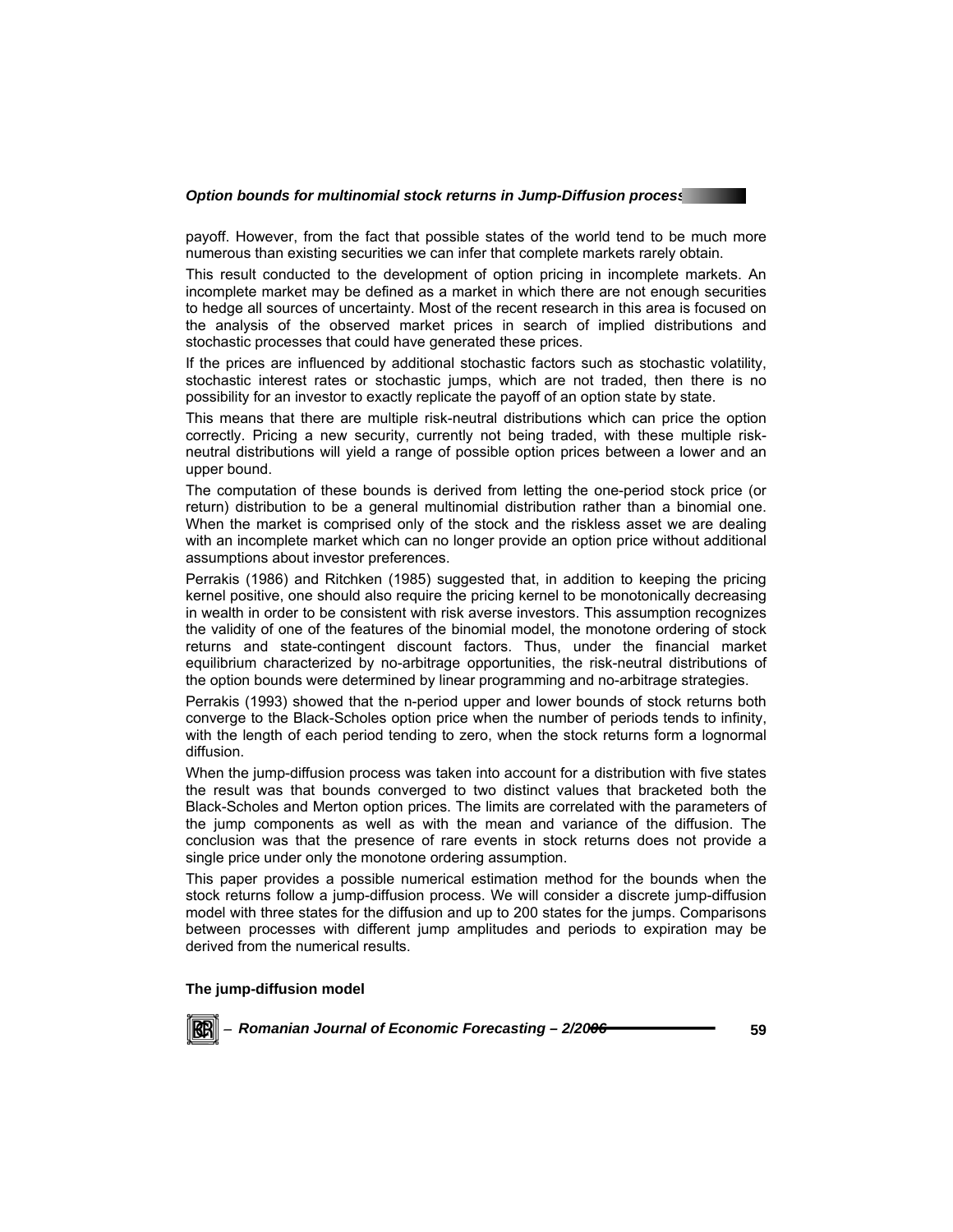The notation used is the following:

- S: the price of the stock
- X: the strike price of the European call option
- 2m: the number of jumps
- n: the assumed number of the states of the world within a period  $\Delta T$  (=2m+3)
- R: one plus the riskless rate of interest per period ∆T
- Z: the random stock return per \$ invested per period ∆T
- z: the realized value of Z

We will consider discrete time periods and the standard assumptions in option pricing as in Merton (1973). The bounds were computed on the grounds that the option is a convex function of the stock price which needs the standard assumption (Theorem 10 in Merton 1973) that the distribution of returns per dollar invested in the common stock is independent of the level of the stock price.

It is also assumed that the distribution of the returns is the same for every period ∆T and there is no correlation between successive returns. Further we will assume that there are no transaction costs and taxes or dividends and that R remains constant until the expiration of the option.

The computation of the bounds requires also the standard assumptions concerning the equilibrium in incomplete financial markets as specified by Rubinstein (1976): i) singleprice law of markets, ii) nonsatiation, iii) perfect, competitive and Pareto-efficient financial markets as well as iv) rational time-additive tastes. The last assumption allows for the monotone ordering of the discount factors with respect to the stock return Z which permits the construction of a monotone function Y(Z) (the state-contingent discount

factor) satisfying the relations 
$$
\sum_{i=1}^{n} p_i Y(z_i) z_i = 1
$$
 and  $\sum_{i=1}^{n} p_i Y(z_i) = \frac{1}{R}$ . Y(Z) was

identified in Rubinstein (1976) as the normalized conditional expected marginal utility of consumption of the representative investor.

The distribution of Z is assumed multinomial 
$$
(z_i, p_i)
$$
 with the average  $\hat{z} = E(Z) = \sum_{i=1}^{n} p_i z_i$ 

$$
\hat{z} = E(Z) = \sum_{i=1}^n p_i z_i .
$$

As in Perrakis and Ryan (1984) and Ritchken (1985) we will assume non-increasing discount factors. The non-decreasing case is similar in the sense that the bounds are inverted. This implies that  $\hat{z} \geq R$  and  $z_i < R < z_n$ .

We are dealing now with an incomplete market where the prices and the state securities are not unique. In terms of risk-neutral probability distributions, this means that there are multiple risk-neutral distributions, all of which can price all existing assets correctly. We will obtain an equation system with m equations and two securities which is an undetermined system with infinite solutions for the risk-neutral probabilities.

**60** *Romanian Journal of Economic Forecasting – 2/2006* <sup>−</sup>

KBI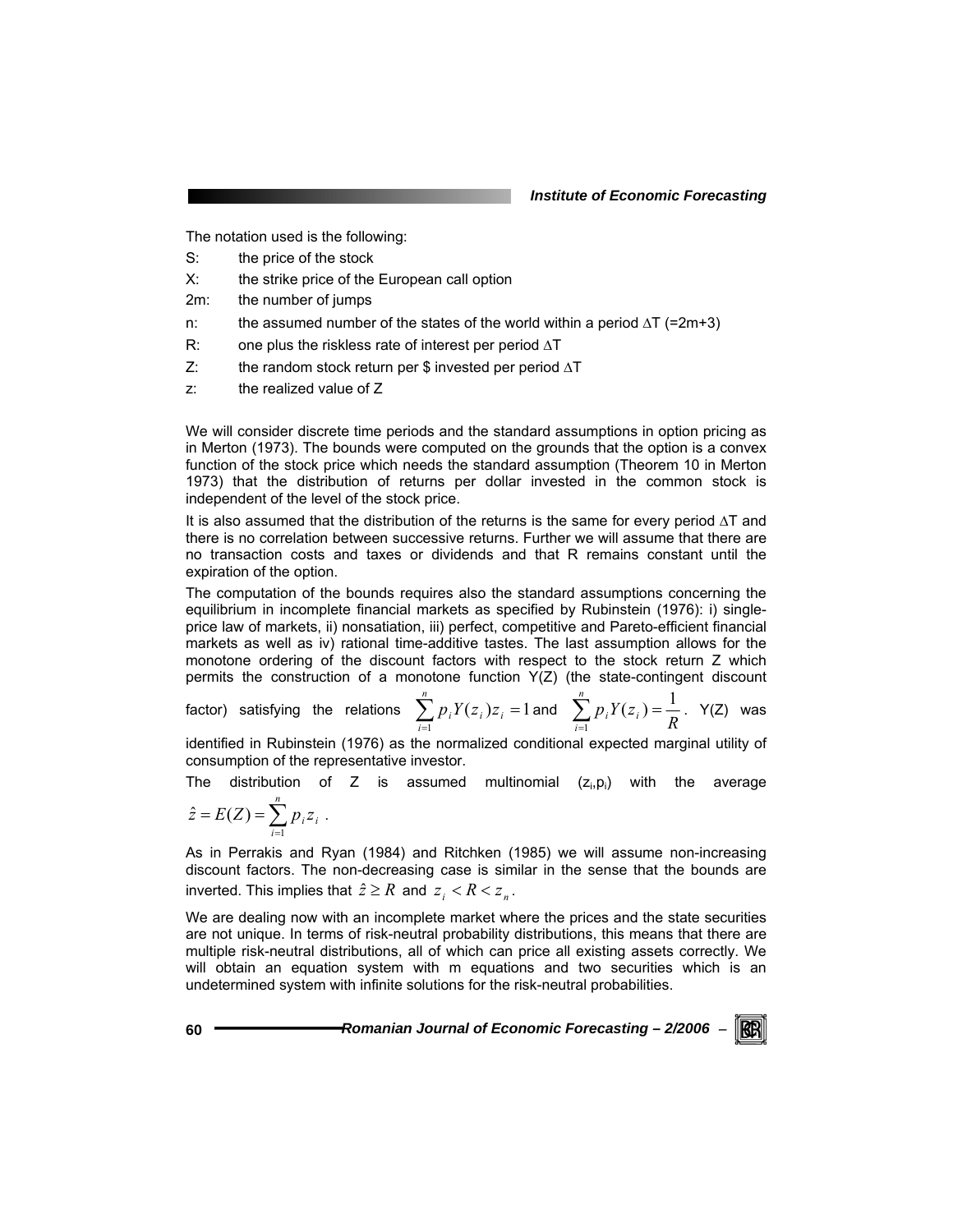#### *Option bounds for multinomial stock returns in Jump-Diffusion processes*

Under the mentioned assumptions, the bounds  $C(S, X)$  and  $\overline{C}(S, X)$  were found by solving the optimizations (linear programming) problems:

$$
\max \left( \min_{\mathbf{Y}_j} \left\{ \sum_{j=1}^n p_j \hat{Y}(z_j) c_j(S, X) \right\}
$$

$$
\sum_{j=1}^n p_j \hat{Y}(z_j) z_j = R
$$

$$
\sum_{j=1}^n p_j \hat{Y}(z_j) = 1
$$

This is equivalent to finding the risk-neutral distributions which bound the whole set of possible distributions in terms of the values of the call option.

**Figure 1** 



Geometrically, taking into account the fact that the call option is a convex function of the returns of the stock we can observe that (under the assumption that the Z are monotonically non-decreasing) all the convex combinations of the possible returns are covered in the area ABCDEF but only the points on the segment GH satisfy the first condition. Clearly, the minimum value of the option is attained at point G and the maximum is attained at H.

The formulae for the bounds in a single period are computed for the respective points G and H as convex combinations of the: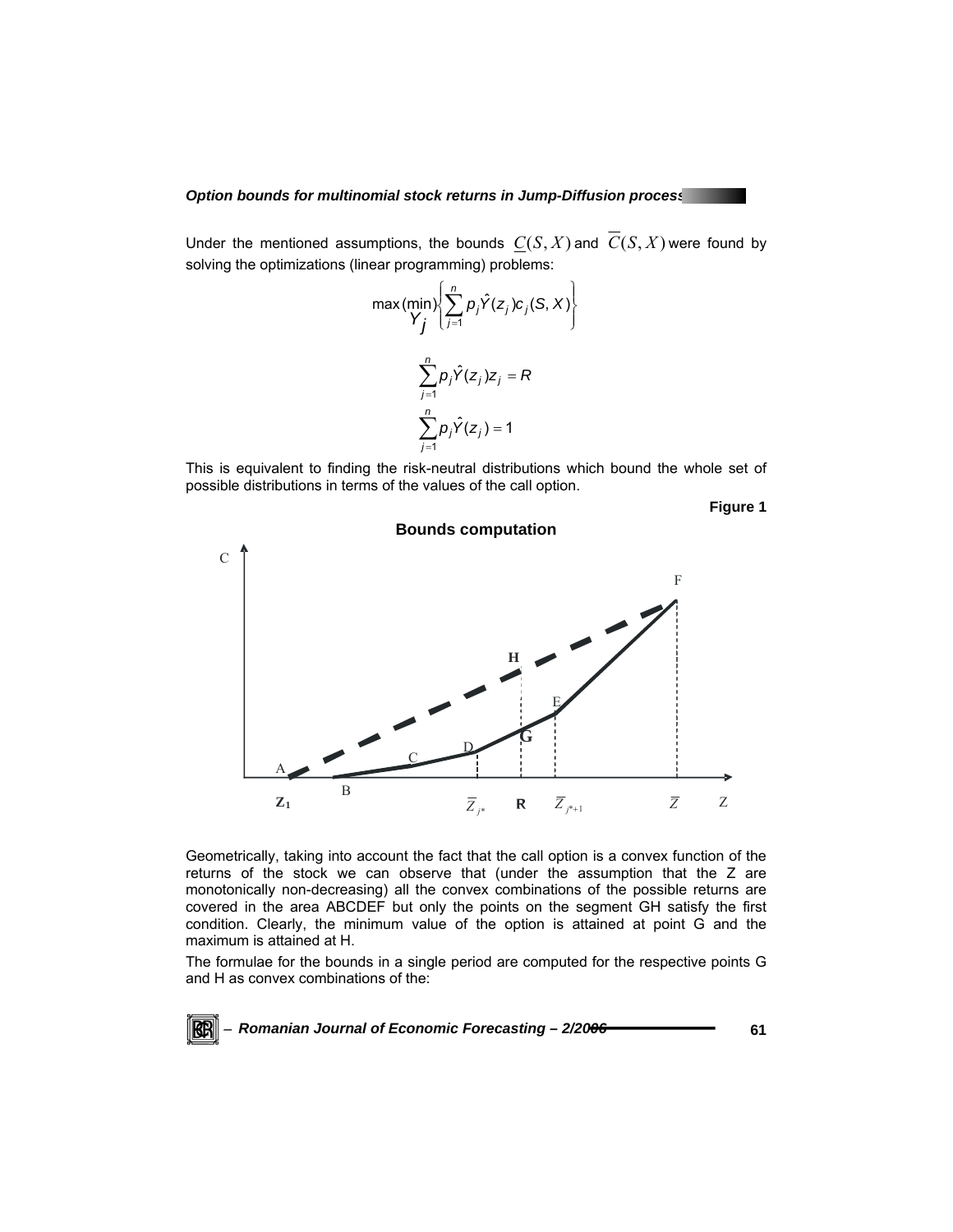$$
C(S, X) = Q \cdot C(Sz_1, X) + (1 - Q) \cdot C(S\hat{z}_n, X)
$$

$$
\underline{C}(S, X) = P \cdot C(S\hat{z}_{j^*}, X) + (1 - P) \cdot C(S\hat{z}_{j^*+1}, X)
$$

where

$$
Q = \frac{\hat{z} - R}{\hat{z} - z_1}, \ P = \frac{\hat{z}_{j^* + 1} - R}{\hat{z}_{j^* + 1} - \hat{z}_{j^*}} \text{ and } \hat{z}_j = \frac{\sum_{i=1}^n p_i z_i}{\sum_{i=1}^n p_i}
$$

Merton's jump-diffusion model was introduced in order to construct a continuous-time process which may allow for the incorporation of the rare events into the evolution of stock price changes. This process was defined to comprise two different types of dynamics: i) the "normal" vibrations which determine marginal change in the price and have constant variance per unit time and continuous sample path and ii) the "abnormal" vibrations determined by arrival of important information about the stock with more than a marginal effect on the price. The "normal" vibrations are modeled by the standard geometric Brownian motion while the "abnormal" ones are modeled by a Poisson-driven process.

Merton developed in this way a formula for a call option with an underlying asset which follows this process at the limit of continuous trading. We will construct a pattern for the evolution of Z assuming that the return may take a finite number of values corresponding to the same number of possible states of the world. This pattern will consist of three different states (up, down and the same) standing for the diffusion evolution of Z to which a finite number of jumps will be added. The main purpose is to construct a framework for the computation of a Monte Carlo simulation of Z under the two risk-neutral distributions revealed by the bounds.

We will first compute the probabilities and the values for a three-state diffusion process corresponding to the "go up, go down and stay the same" pattern of Z. The size will be denoted by *u* and *d* (for up and respectively down states) and *p* will stand for the probability of an up movement. We will consider that the probability that the price will stay the same is 1- $\gamma$ . Thus we will have the following results for the mean and the variance of *lnS*:

$$
E(\ln S) = p \cdot \ln u + (\gamma - p) \cdot \ln d = \mu \Delta T
$$
  
\n
$$
Var(\ln S) = p \cdot (\ln u)^2 + (\gamma - p) \cdot (\ln d)^2 - (p \cdot \ln u + (\gamma - p) \cdot \ln d)^2 = \sigma^2 \Delta T
$$
  
\nIn the case, the u = 11 and ln d = D and also ln u = -ln d (d=1/u). Then

We can set  $\ln u = U$  and  $\ln d = D$  and also  $\ln u = - \ln d$  (d=1/u). Then

$$
U(2p - \gamma) = \mu \Delta T
$$
  

$$
U^{2}(\gamma - 4p^{2} + 4py - \gamma^{2}) = \sigma^{2} \Delta T
$$
 and

**62** *Romanian Journal of Economic Forecasting – 2/2006* <sup>−</sup>

RCRI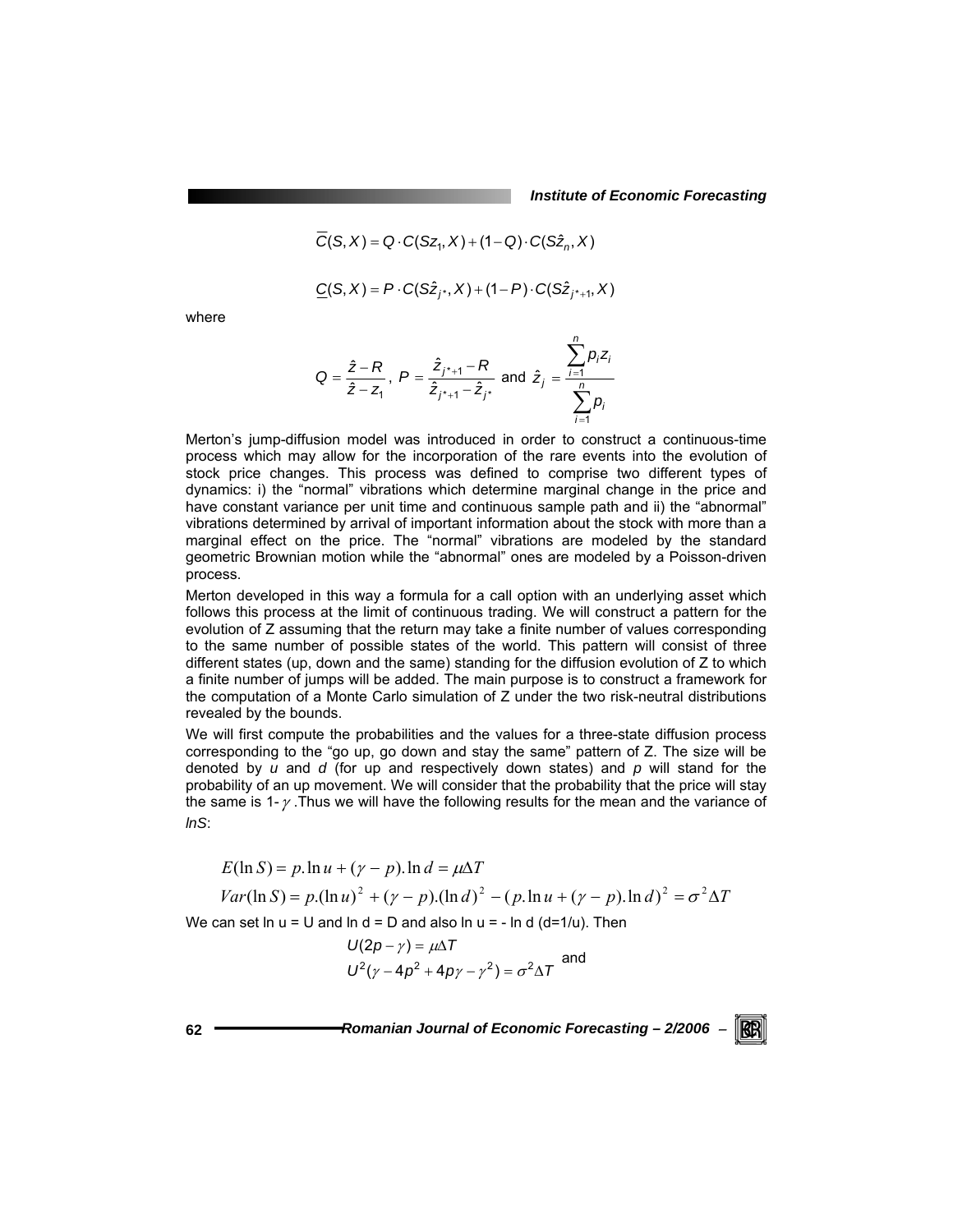#### *Option bounds for multinomial stock returns in Jump-Diffusion processes*

Squaring the first relation and adding to the second we have  $\gamma U^2 = \sigma^2 \Delta T + \mu^2 (\Delta T)^2$ . But  $(\Delta T)^2$  = o  $(\Delta T)$  which means that

$$
U = \sigma \sqrt{\frac{\Delta T}{\gamma}}
$$

$$
u = e^{\sigma \sqrt{\frac{\Delta T}{\gamma}}}
$$

$$
d = e^{-\sigma \sqrt{\frac{\Delta T}{\gamma}}}
$$

Plugging this in the relation for the mean we have the following results for the probabilities of up and down movements  $-p_u$  and respectively  $p_d$ :

$$
U(2p - \gamma) = \mu \Delta T
$$

$$
p_u = \frac{\gamma}{2} + \frac{\mu \sqrt{\Delta T.\gamma}}{2\sigma}
$$

$$
p_d = \frac{\gamma}{2} - \frac{\mu \sqrt{\Delta T.\gamma}}{2\sigma}
$$

We can now compute the values of Z for the pattern of the jump-diffusion states. We will denote by *d<sub>i</sub>* the sizes of the jumps in the upper states (grater than *d*) and by *u<sub>i</sub>* the sizes of the jumps in the lower states (less than *u*).

**Figure 2** 



The sizes of the jumps will be drawn from the log-normal distribution. We will assume that there is a probability of  $\lambda$  that a jump will occur and that there are m jumps up

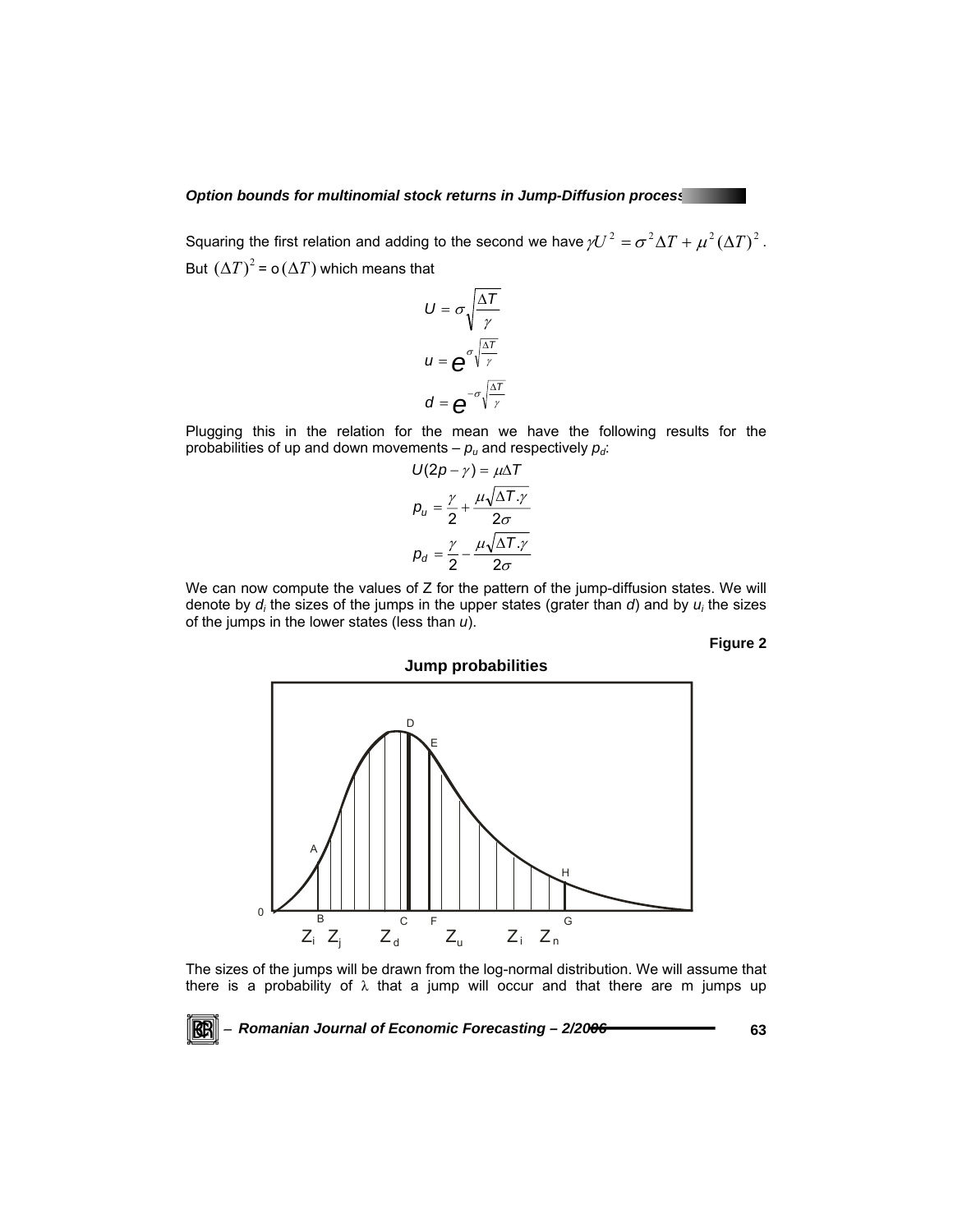$(i=m+4,2,...2m+3)$  and m jumps down  $(j=1,2,...m)$ . We will also compute a probability for the realization of a certain jump and we will denote this probability by  $\delta_i$  and  $\delta_i$  for the up and down jumps respectively. For the computation of  $\delta$ 's the probability densities corresponding to the areas *ABCD* and *EFGH* will be determined. Thus the probability of an up-jump is computed as the weight of the probability density between two consecutive jumps in the total probability designated by *ABCD* and *EFGH*. In other words the area corresponding to the sum of *ABCD* and *EFGH* stands for the whole λ probability of a jump. *ABCD*/(*ABCD+EFGH*) represents the cumulated probability of the down-jumps and *EFGH*/(*ABCD+EFGH*) is the cumulated probability of the up-jumps.

In the following numerical simulation the computation of the sizes and probabilities of the jumps will consider approximately equal probabilities for the realization of an up-jump or a down-jump (i.e. areas ABCD and EFGH are approximately equal). In order to implement this we will start from the normal distribution and we will take two bounding values as given – we will denote them by  $b_{d1}^n$  and  $b_{um}^n$ . Each of the intervals ( $b_{d1}^n$ ,  $z_d$ ) and ( $z_u$ , $b_{um}^n$ ) is divided in m equal segments and the cumulated probabilities of each of this segments are retained (the area under the normal density function for the segment). For the downjumps we will have equal segments of the form  $(b^{n}_{d,b}b^{n}_{d,i+1})$  and larger probabilities as j becomes bigger, while for the up-jumps we will have equal segments  $(b^{n}{}_{ui},b^{n}{}_{ui})$  and smaller probabilities as i becomes bigger. These probabilities will then be used to compute the sizes of the jumps under the lognormal distribution.

The retained **up-jump** probabilities will be added to the cumulated probability of  $z<sub>u</sub>$  in order to determine the quantiles as the corresponding values of  $b^n{}_d$ 's and  $b^n{}_u$ 's for the lognormal distribution. We can denote these segments by  $(b^{\dagger}_{ui-1}, b^{\dagger}_{ui})$ . Thus the size of a up-jump  $z_i$  will be drawn from the lognormal distribution in the interval ( $b^{\dagger}_{ui-1}, b^{\dagger}_{ui}$ ) and the probability ascribed to each jump will be computed as *ABCD EFGH EFGH EFGH*  $CLognorm(b_{ui}^l) - CLognorm(b_i^l)$ (where *CLognorm(b)* is the

cumulated lognormal probability function of *b*).

The **down-jump** probabilities will be subtracted from the cumulated probability of  $z_d$  and quantiles b<sup>r</sup><sub>d</sub>'s will be computed. The size of a down-jump  $z_i$  will then be drawn from the lognormal distribution in the interval  $(b_{ui}^{\dagger}, b_{ui+1}^{\dagger})$  and the probability of the  $z_i$  is

$$
\frac{CLognorm(b_{uj+1}^l) - CLognorm(b_{uj}^l)}{ABCD} \cdot \frac{ABCD}{ABCD + EFGH}
$$

Thus *ABCD = CLognorm(zd)-CLognorm(b<sup>l</sup> d1)* and *EFGH = CLognorm(b<sup>l</sup> um)-CLognorm(zu)* and of course  $\sum_{s=1}^{2m+3} \delta_{s} = 1$ ,  $\sum_{s=1}^{2m+1}$ =  $\sum_{k=1}^{m+3} \delta_k =$  $\sum_{s=1}^{n} \delta_s = 1$ , where  $\delta_{m+1} = \delta_{m+2} = \delta_{m+3} = 0$ .

As m becomes larger more values are covered by the jumps and their respective probabilities tend to the values designated by the lognormal probability density function. Thus, if a jump will occur (the probability  $\lambda$ ) then the  $\delta$ 's will decide which size is to be realized. We can say that when m tends to infinity the segments (b $^l$ <sub>ui-1</sub>,b $^l$ <sub>ui</sub>) and (b $^l$ <sub>uj</sub>,b<sup> $^l$ </sup><sub>uj+1</sub>)

**64** *Romanian Journal of Economic Forecasting – 2/2006* <sup>−</sup>

KB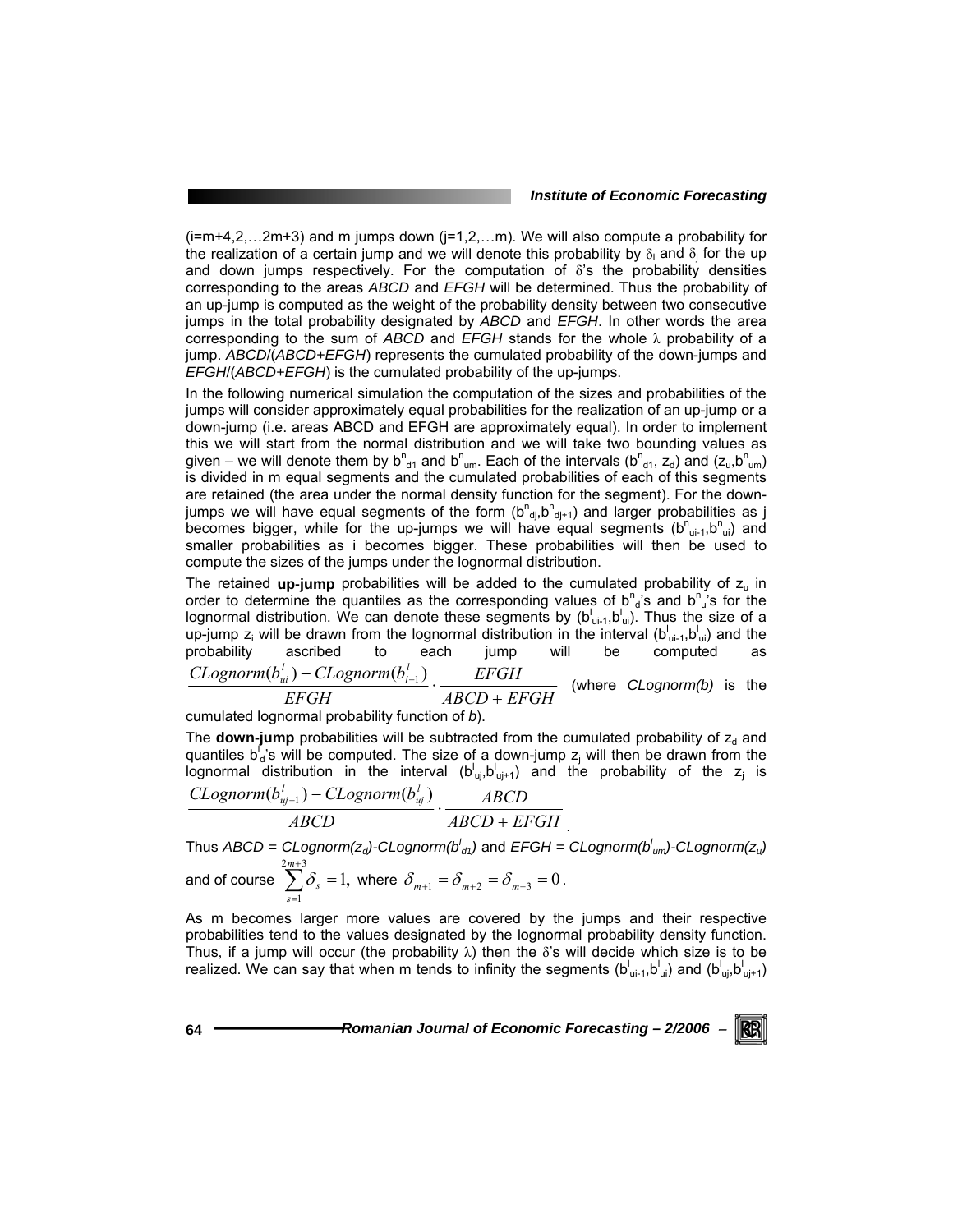#### **Option bounds for multinomial stock returns in Jump-Diffusion processers**

will tend to zero and the probability of a jump is the value of the lognormal density function for the size of that jump.

The multinomial distribution of the jump-diffusion pattern will be the following:

**Figure 3** 



We can now present the risk-neutral distributions corresponding to the two bounds. For both of the bounds the distributions were computed as a result of the linear programming: **Figure 4** 



#### **The lower bound**

 $\mathbb{R}$   $\mathbb{R}$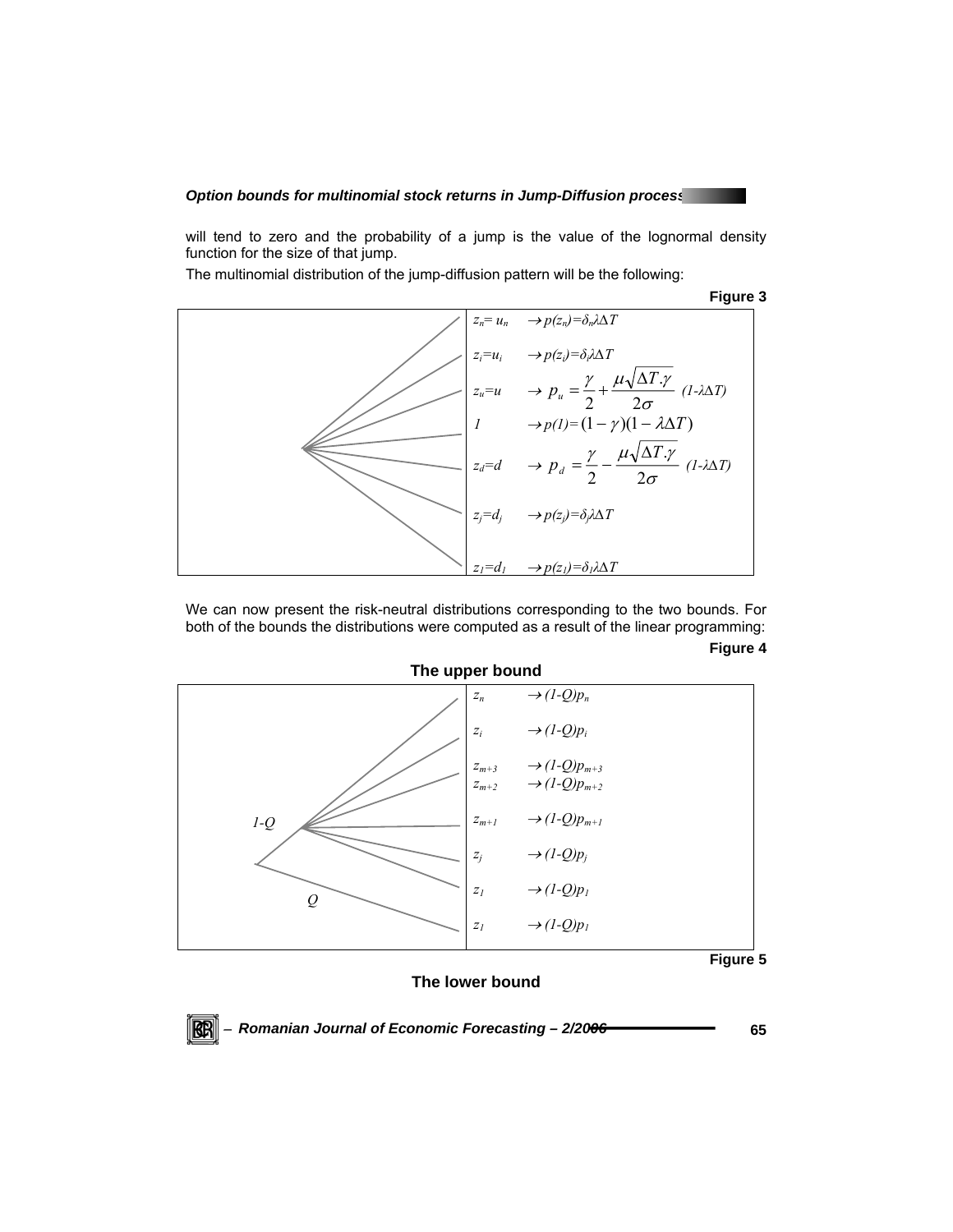*Institute of Economic Forecasting*



where  $\sum^{j^*+1}$ =  $=\frac{r}{j^{*}+1}$ 1 *j*  $\sum_{i=1} P_i$ *j j p p*  $\overline{p}_i = \frac{r}{n+1}$  and  $\sum_{i=1}^{\infty}$  $=\frac{I}{j^*}$ 1  $\hat{p}_j = -\frac{1}{j}$  $\sum_{i=1} P_i$ *j j p p*  $\hat{p}_{i} = \frac{r_{i}}{r_{i}}$ .

Thus, the probabilities of the two distributions must be risk-neutral and must satisfy the provision that any European option's payoff must yield a higher price when it is valued under the upper bound probabilities than under the lower bound probabilities. Masson and Perrakis (2000) proved that the expectation of any continuous, non-decreasing and convex function C(z) defined over the assumed stock returns after a certain period of time is larger under the upper bound cumulative probability function than under the lower cumulative probability function. They derived a theorem for the necessary and sufficient conditions that this provision be satisfied:

- i) the two probability distributions are risk-neutral (i.e. their means are R);
- ii) the probability of  $z_1$  in the lower bound distribution is larger than the probability of  $z_1$  in the upper bound distribution

**66** *Romanian Journal of Economic Forecasting – 2/2006* <sup>−</sup>  $\mathbb{R}$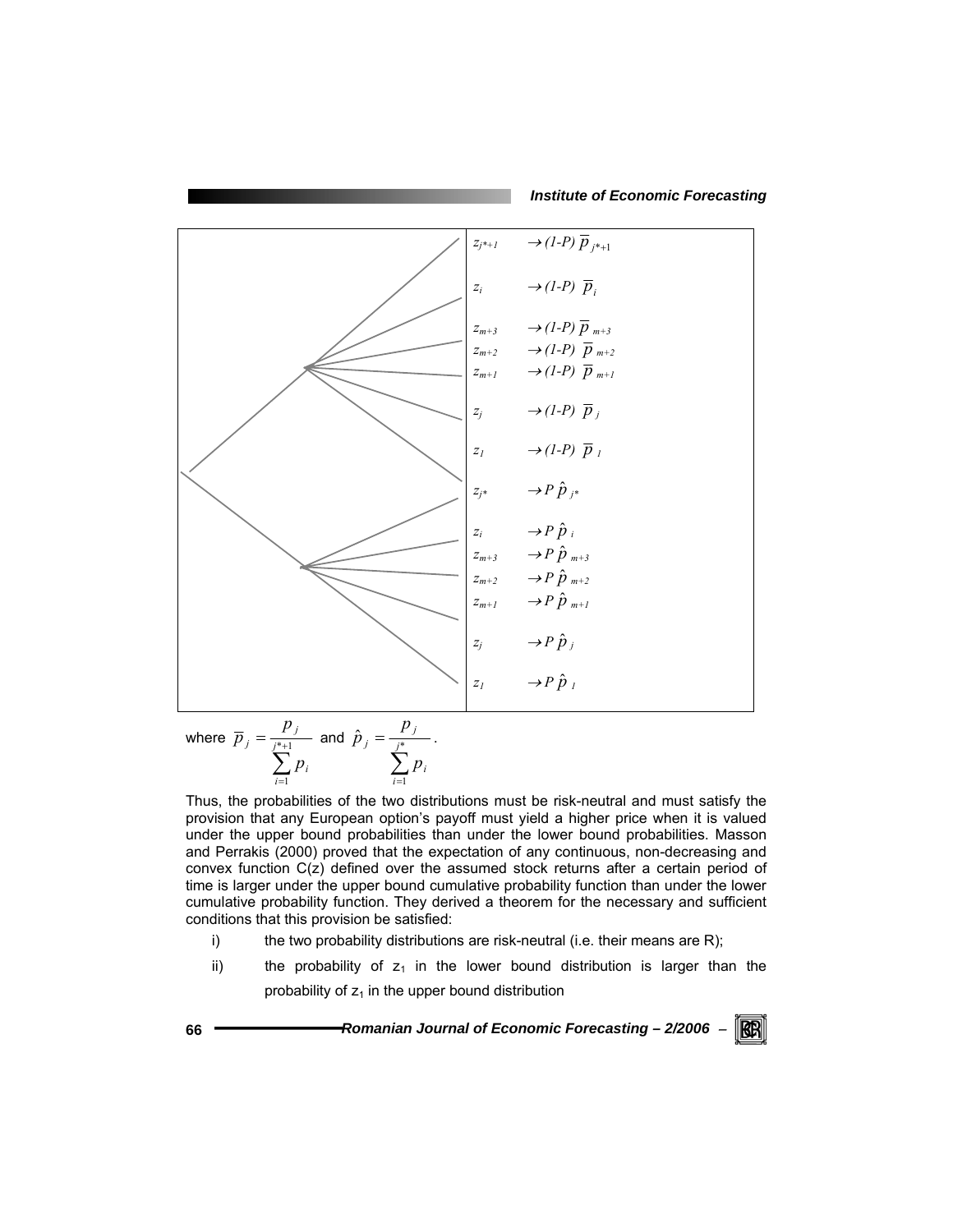#### **Option bounds for multinomial stock returns in Jump-Diffusion processed and the Store of Australian Control of**

iii) the cumulative probability of all the states up to n-1 is lower under the upper bound distribution than under the lower bound distribution;

iv) 
$$
\sum_{j}^{n-1} p_{ju} \le \sum_{j}^{n-1} p_{jl}
$$
  
iv) 
$$
\sum_{k}^{j} \left( \sum_{h}^{k} p_{hu} \right) \Delta S_k \ge \sum_{k}^{j} \left( \sum_{h}^{k} p_{hl} \right) \Delta S_k \text{ , where } j = 1,...,n, \text{ and } \Delta S_k = S_{k+1} - S_k.
$$

#### **Numerical results**

In this section we present some numerical comparisons of the option bounds computed for the three state diffusion, the diffusion with 2 jumps (up and down), diffusion with 10 jumps (5 ups and 5 downs), diffusion with 20 jumps (10 ups and 10 downs), diffusion with 200 jumps (100 ups and 100 downs) and diffusion with 2000 jumps (1000 ups and 1000 downs). In each of these situations the bounds will be estimated for 5, 10, 20, 50 periods until maturity (a period has the length ∆T).

For the computation of the bounds we use Monte Carlo simulations for different periods until expiration and for different number of jumps. The evolution of the stock returns are simulated for both the upper and lower bound distributions for 100 000 paths. The 100 000 final values will be used to compute the expected payoff of the European option. These two values (for the upper and lower bounds) will be discounted to obtain the present value of the option payoff under the two risk-neutral distributions for the two bounds. The values of these discounted payoffs are more thoroughly computed as the number of paths is larger.

**Monte Carlo Simulation** 

**Figure 6** 



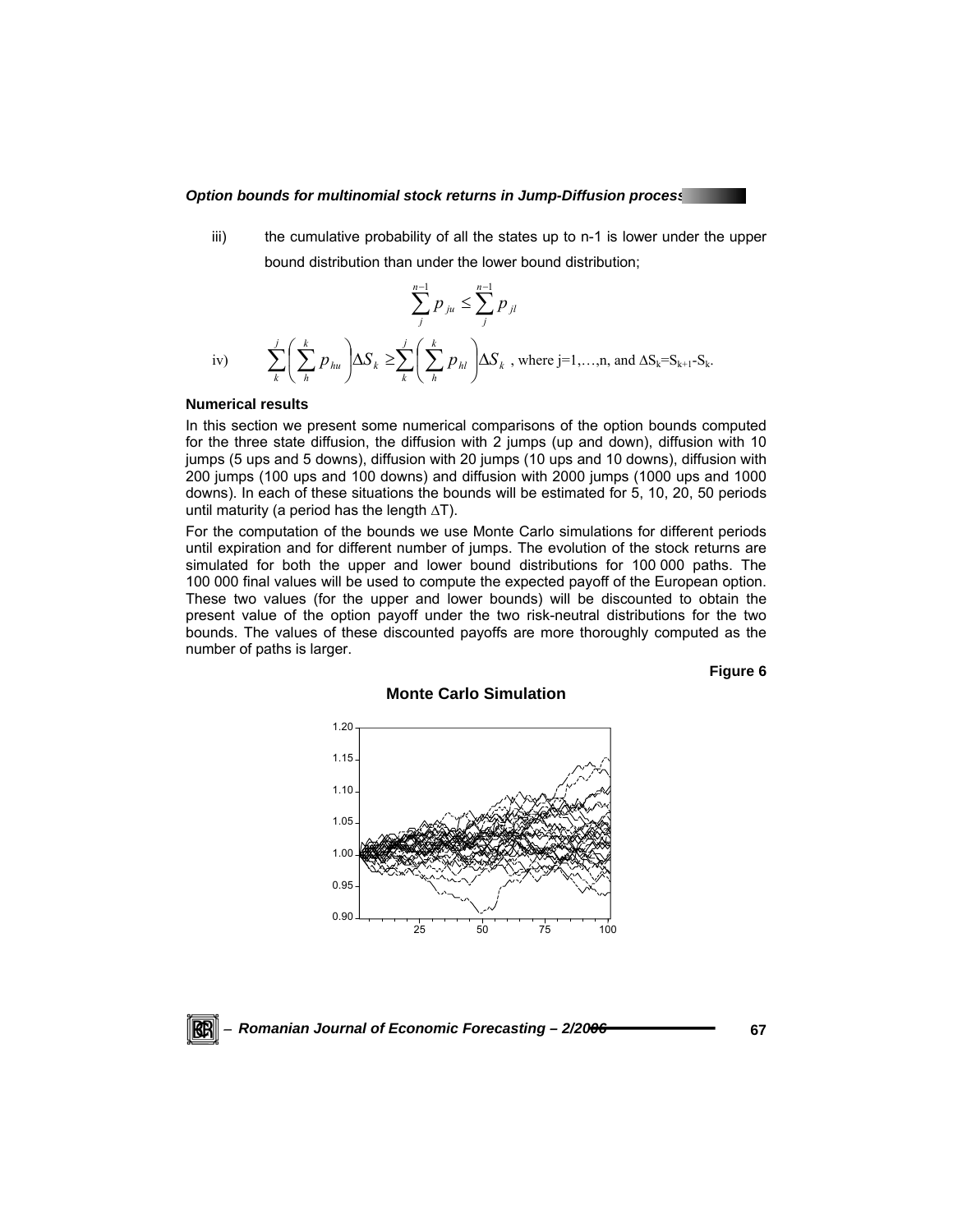We expect that after K periods the option prices should lie between the values  $R^{-K}E_{_I}\big[Max\big(SZ^{(K)}-X,0\big)\big]$  and  $R^{-K}E_{_u}\big[Max\big(SZ^{(K)}-X,0\big)\big]$ , where E<sub>l</sub> and E<sub>u</sub> denotes the expectations over the lower and upper bound risk-neutral distributions respectively.

The computations of both the probabilities and the sizes of returns for all the states are realized using the up-mentioned formulae. For all the situations considered the conditions for the probabilities are also verified. The drawings from the computed probabilities are realized by dividing the  $[0,1]$  interval into n intervals ( $n=2m+3$  states of the world) with sizes equal to the probabilities of the states under the two distributions. A random drawing from the uniform distribution will indicate the realization of state i if its value is in the i'th interval. The value of the uniform random drawing is used for randomly choosing the states under both of the distributions. More than 100 000 sequences of such random numbers are generated and each sequence represents a possible evolution of the stock under the two risk-neutral distributions.

The numerical analysis presented in this paper used the parameters from the numerical example in Perrakis (1993):  $\mu = .0001$ ,  $\sigma = .01$ ,  $\lambda = .3$ , r = .0002 and S = X = 1. We also set  $\gamma$  = .9.  $\Delta t$  = 0.1 and the period to maturity is consider t = {0.5, 1, 2.5, 5} representing 5, 10, 25 and 50 periods until maturity respectively.

In order to compute the lower bound distribution the computation of  $i^*$  (the state for which the return is the highest return smaller than the riskless rate of return) is necessary. For these parameters, the bounds  $b_{d1}^{n}$  and  $b_{um}^{n}$  are chosen such that j\* is as large as possible, to let the difference between the average of Z under the real distribution be very close to the riskless rate of return. For all the cases  $b_{d1}^n = 0$   $b_{um}^n = 1.706$ .

Thus, for all the 5 cases considered we found the following values for the sizes of the jumps and for the j\*'s:

| Case                                 | J*  | 71             | zn            |
|--------------------------------------|-----|----------------|---------------|
| Diffusion (3 states)                 |     | 0.967216100482 | 1.03389511351 |
| Diffusion and 2 jumps (5 states)     | Δ   | 0.679267295975 | 2.30850596367 |
| Diffusion and 10 jumps (13 states)   | 12  | 0.384619570916 | 1.96909934177 |
| Diffusion and 20 jumps (23 states)   | 22  | 0.395097603007 | 2.01471841487 |
| Diffusion and 200 jumps (203 states) | 202 | 0.370489432262 | 2.01753751002 |

The conditions presented in Masson and Perrakis (2000) are satisfied for all the 5 cases. We present here the situations for two of these conditions for each of the 5 cases. We may add that these two conditions verify if the probabilities for the upper bound distribution are larger in their extreme values (the highest and the lowest states) when compared with the probabilities of the lower bound distribution.

|      | $v =$                         | $n -$ |           |  |
|------|-------------------------------|-------|-----------|--|
| .200 | $\sum p_{\mu}$ $\sum p_{\mu}$ |       | $\nu_{1}$ |  |
|      |                               |       |           |  |

**68** *Romanian Journal of Economic Forecasting – 2/2006* <sup>−</sup>

KR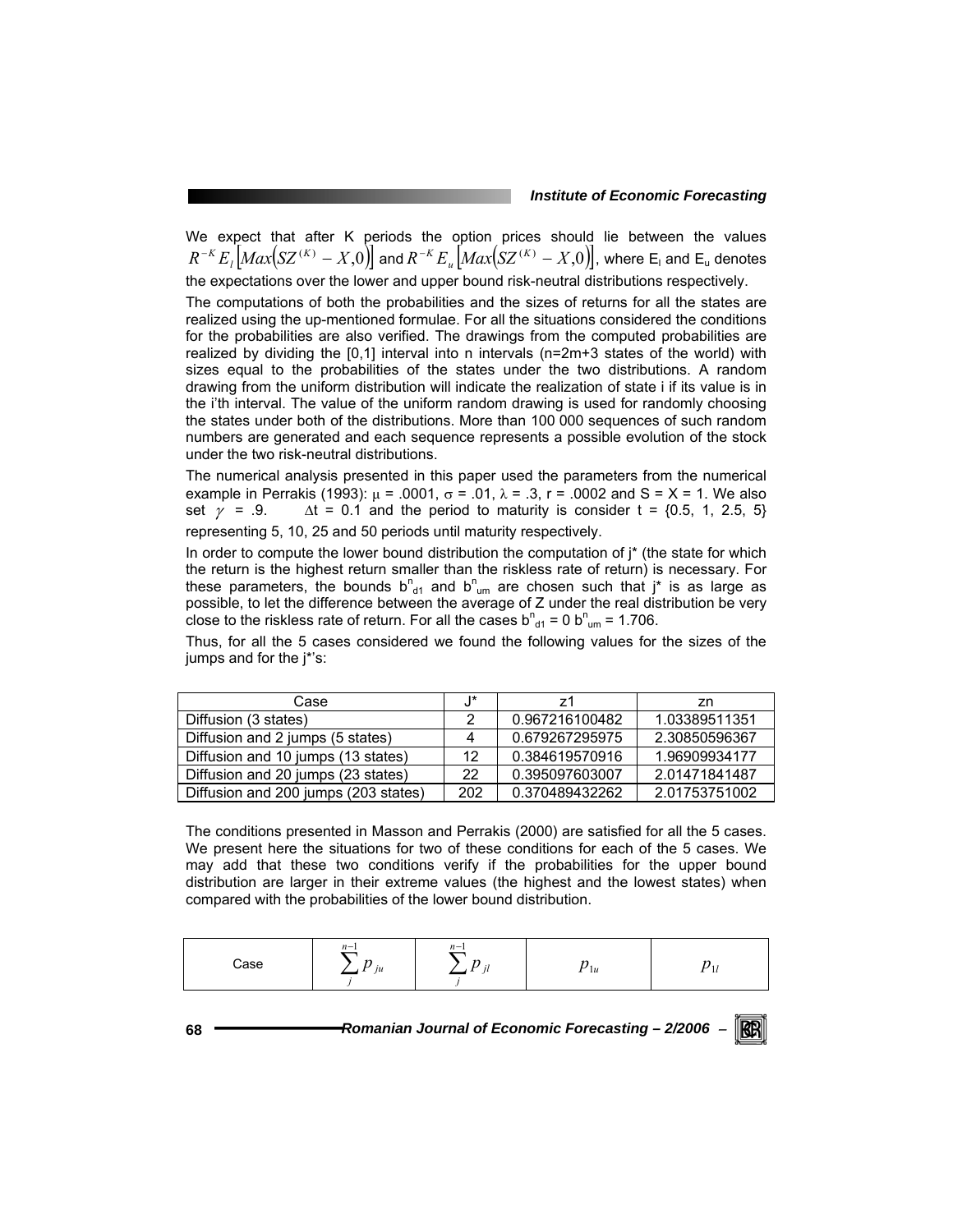*Option bounds for multinomial stock returns in Jump-Diffusion processes* 

| Diffusion (3 states) |                               | 0.554056489024 0.554941760549 | 0.454958261356                    | 0.454042983452   |
|----------------------|-------------------------------|-------------------------------|-----------------------------------|------------------|
| Diffusion and 2      | 0.98728667032310.991840453311 |                               | 0.0261855629166                   | 0.0172502040518  |
| jumps (5 states)     |                               |                               |                                   |                  |
| Diffusion and 10     | 0.9977224535                  | 0.998114025252                | 0.00330103334488                  | 0.00268442717409 |
| liumps (13 states)   |                               |                               |                                   |                  |
| Diffusion and 20     | 0.99888475136810.998896742741 |                               | 0.00130329724586                  | 0.00128317419784 |
| liumps (23 states)   |                               |                               |                                   |                  |
| Diffusion and 200    | 0.99989064574800.99991824791  |                               | 0.0001673681564030.00012277443391 |                  |
| jumps (203 states)   |                               |                               |                                   |                  |

The Monte Carlo bounds for the **one** option are:

## **3-state Diffusion – 100 000 Monte Carlo repetitions**

| Periods to maturity | Upper bound  | Lower Bound |
|---------------------|--------------|-------------|
|                     |              |             |
| 0.5                 | 0.000899359  | 0.000889635 |
|                     | 0.0009.92802 | 0.000965809 |
| 2.5                 | 0.0011.69781 | 0.001150502 |
|                     | 0.001241671  | 0.001240906 |

## **1 Jump and Diffusion – 200 000 Monte Carlo repetitions**

| Periods to maturity<br>t ( $\Delta t = 0.1$ ) | Upper bound | Lower Bound |
|-----------------------------------------------|-------------|-------------|
| 0.5                                           | 0.000271086 |             |
|                                               | 0.003733558 | 0.003491863 |
| 2.5                                           | 0.004594    | 0.004255    |
| ٠h                                            | 0.012221384 | 0.01207356  |

### **5 Jumps and Diffusion - 200 000 Monte Carlo repetitions**

| Periods to maturity<br>t ( $\Delta t = 0.1$ ) | Upper bound | Lower Bound |
|-----------------------------------------------|-------------|-------------|
| 0.5                                           | 0.00107923  | 0.001067417 |
|                                               | 0.002596009 | 0.002524686 |
| 2.5                                           | 0.0035603   | 0.003341797 |
| 5                                             | 0.010239831 | 0.010033483 |

#### **10 Jumps and Diffusion - 200 000 Monte Carlo repetitions**

| Periods to maturity    | Upper bound | Lower Bound |
|------------------------|-------------|-------------|
| t ( $\Delta t = 0.1$ ) |             |             |
| 0.5                    | 0.000359807 | 0.000358662 |
|                        | 0.001158375 | 0.001157863 |
| 2.5                    | 0.003670091 | 0.00365782  |
| 5                      | 0.00142562  | 0.001419356 |

# **100 Jumps and Diffusion – 200 000 Monte Carlo repetitions**

| Periods to maturity | Upper bound | Lower Bound |
|---------------------|-------------|-------------|
|---------------------|-------------|-------------|

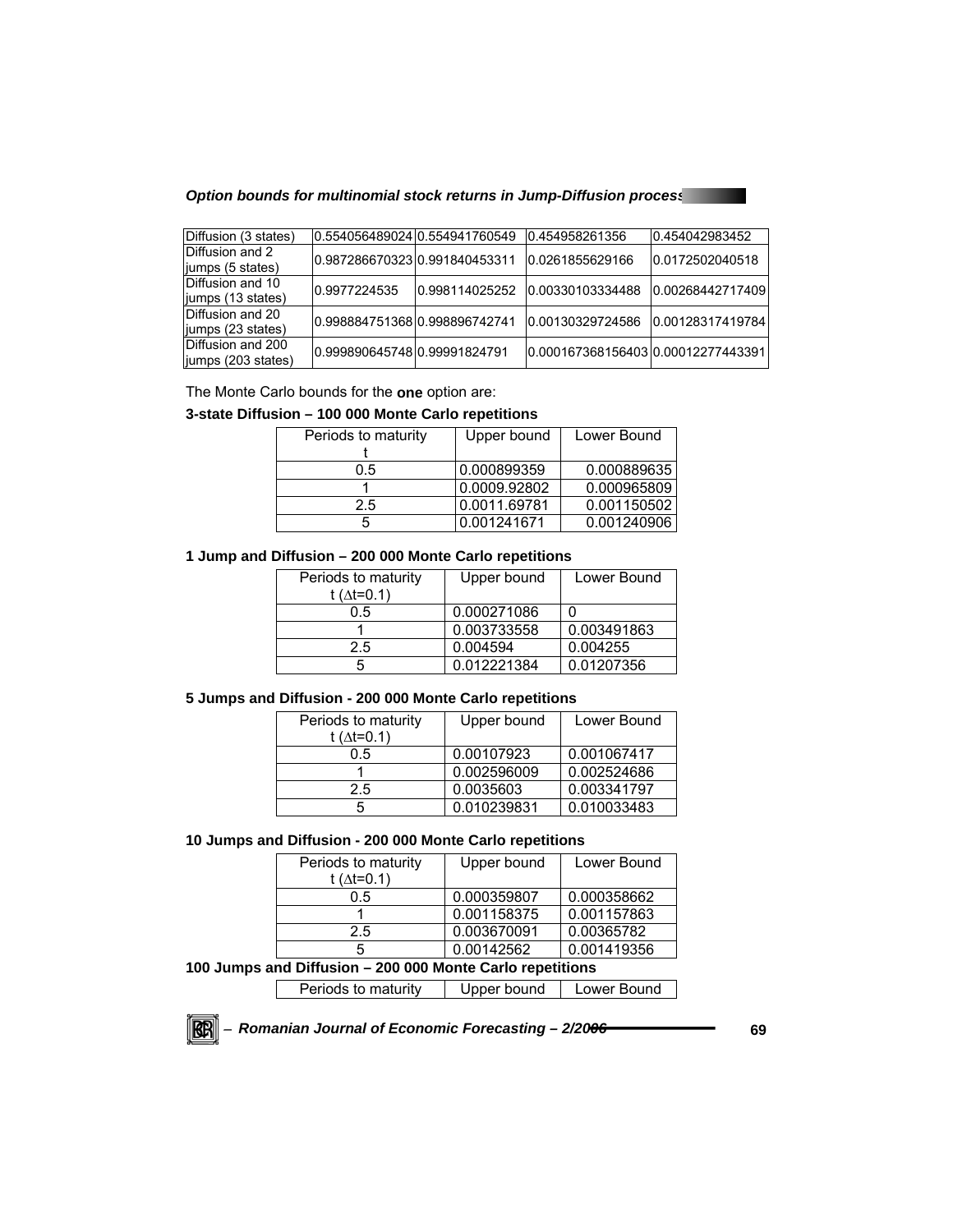| t (∆t=0.1) |             |             |
|------------|-------------|-------------|
| 0.5        | 0.000539929 | 0.000534873 |
|            | 0.000693    | 0.000679    |
| 2.5        | 0.0063398   | 0.0063214   |
| 5          | 0.009961168 | 0.009955671 |

By varying the parameters and the number of the jumps we can obtain interesting results about the values of the bounds. The simulations are developed in E-Views and the number of paths for the Monte Carlo should be as high as possible. The results of the Monte Carlo are asymptotically valid. The 200 000 repetitions here are not sufficient in order to obtain the best results.

The use of 100 jumps (203 states) provides a finer representation of the domain for the sizes of the jumps, and as such, we may conclude that the higher the number of jumps, the jump-diffusion process of the stock returns is better represented.

# **Remarks**

Econometric models which test for the existence of jump components in stock returns analyse the conditional density for each jump and use assumptions that the arrival intensity is a stochastic process too, which means that the probability of occurrence is different in various time intervals. Maheu and McCurdy (2003) realize a period-by-period comparison between a jump-diffusion process which allows for heteroskedasticity and a stochastic volatility model. In our example this would mean that  $\lambda$  could take the form of an AR(1) which could also be tested by Monte Carlo simulation.

Another approach to the construction for the risk-neutral distribution of the bounds could allow the n upper different jumps to be represented by a single state and the n lower jumps to be represented by another state. In this case we could consider that we have five different states  $(z_i, i = 1...5)$  where  $z_1$  is the average of the n lower jumps and  $z_5$  is the average of the n upper jumps. The construction of the risk-neutral distribution would assign different probabilities to the 2m + 3 states (as compared to the model presented in the numerical example) – for the upper bound all the up-states and down-states would receive much higher probabilities than the respective states for the lower bound. However the model used for the numerical computation here should provide tighter bounds.

A test of the jump-diffusion model for the evolution of the stock returns should provide the necessary parameters for the implementation of the bounds computation method. These results could be backtested in order to obtain a measure of its representation on the real data.

The Monte Carlo simulation is also useful when the bounds are computed for an American option as it allows for dividends to be taken into account after each period of time. The numerical analysis in this paper may be used for the computation of bounds of currency options and the model of Maheu and McCurdy (2003) can be used for the derivation of the necessary parameters.

**70** *Romanian Journal of Economic Forecasting – 2/2006* <sup>−</sup>

RCRI